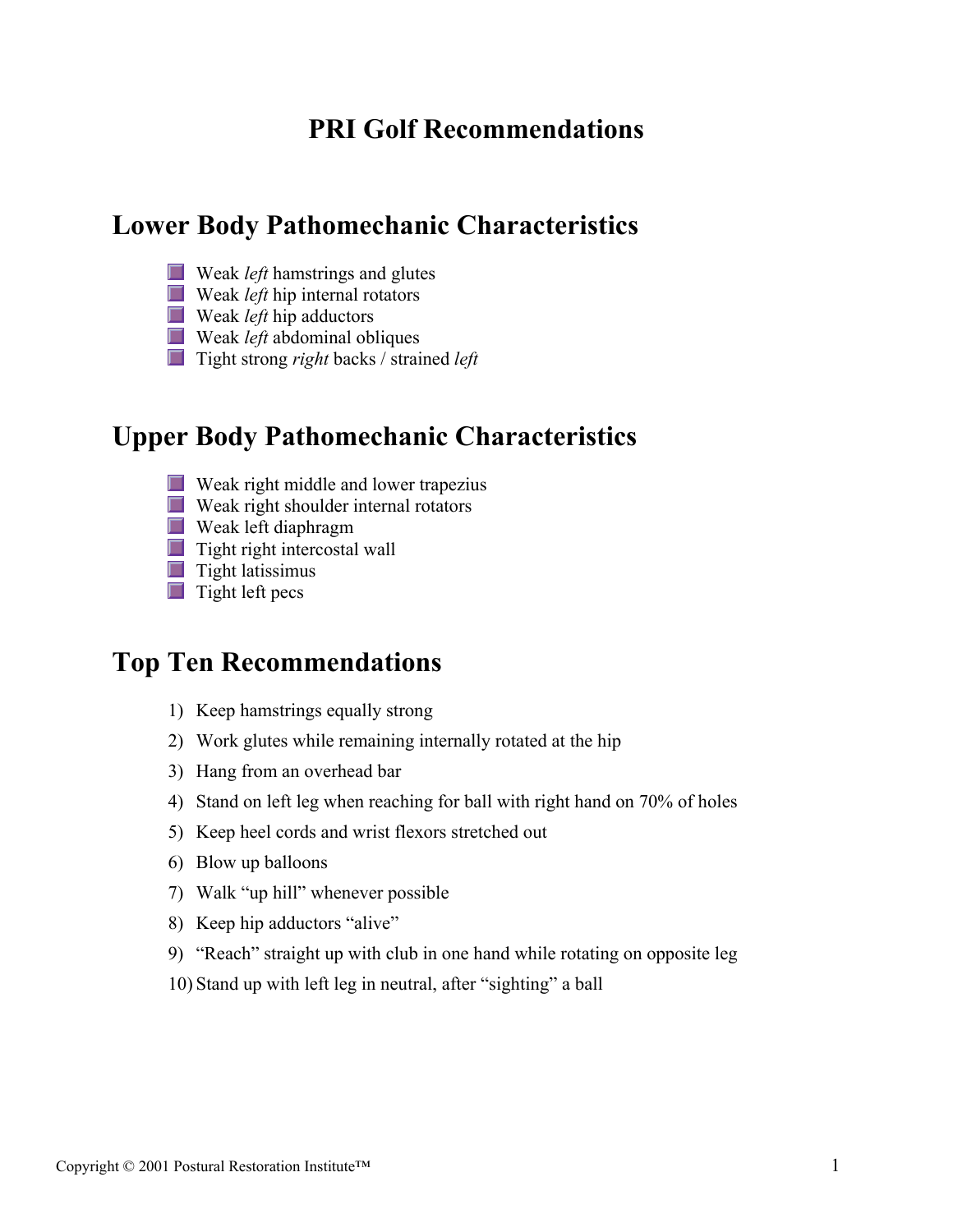### **Top Ten Recommendations**

#### **Recommendation #1**



90/90 Wall Hemibridges with Ball Squeeze

- Place feet on wall so that hips and knees are at 90°.
- Using your hamstrings, perform a posterior pelvic tilt (do not use back or abdominals).
- Squeeze ball while maintaining pelvic tilt.



**Recommendation #2** 

#### 90/90 Wall Hemibridges

- Place feet on wall so that hips and knees are at 90°.
- Raise sacrum off mat by lifting with hamstrings.
- Hold position with left leg and straighten the right.
- Lower and raise straight leg on and off the wall.



Sidelying Leg Lifts at 45°

- Lie on your side, place hand under ear and bend lower hip and knee.
- Keep top knee straight and upper pelvis forward.
- Toes pointing down, raise and lower upper leg at 45<sup>°</sup> angle.



Block Step Arounds

- Stand on 2-4-6" block with left leg.
- Point right toes inward, internally rotating right hip.
- Distribute weight through your left heel and step down and around with right leg.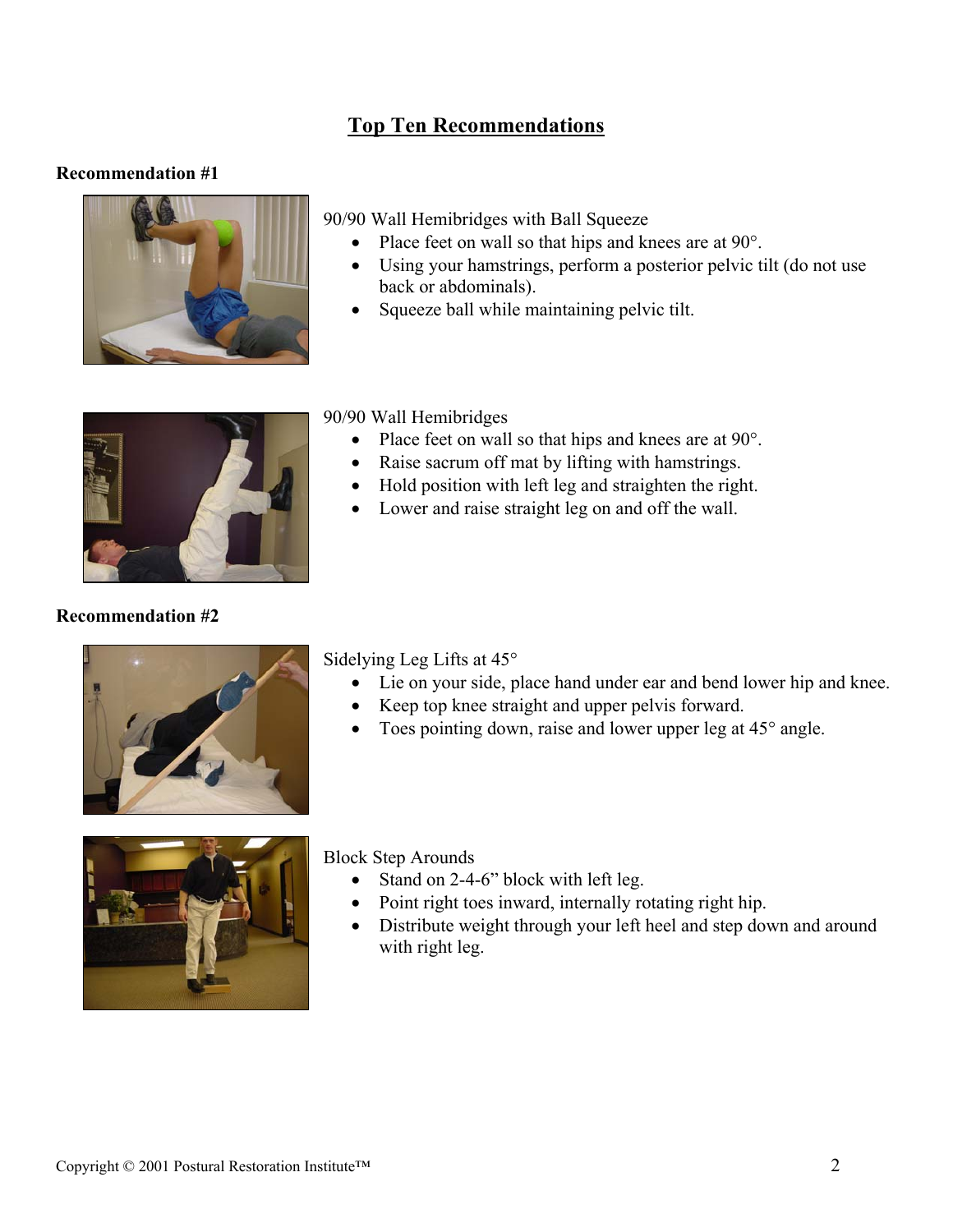

Backward Stair Ascents

- Keep feet neutral or parallel with each other.
- Place both feet flat (pushing through heels to activate glutes) on respective steps prior to advancing.
- Take opposite hand to most flexed knee with each step.
- Shift weight to the leg you are standing on.
- Lift by keeping pube over great toe until completing the step.

### **Recommendation #3**



D<sub>2F</sub> stretch with ball

- Rest left arm above head with a 1-2# wt. in left hand.
- While squeezing a ball, rotate legs to the right.
- Gently push with left foot into floor to eliminate back extension.
- Feel lower ribs move downward as you exhale.



Right Intercostal Stretch

- Begin on hands and knees. Keep back level.
- Hold leg of table with right hand and extend left leg.
- Leaning to the right, curve your spine to the right to feel stretch in right intercostals.



Latissimus Hang

- Grasp overhead bar with hands shoulder width apart or more.
- Place feet in front of bar then sit back by bending knees and posteriorly rotating pelvis upon exhalation.
- Keep feet flat on ground entire exercise.
- As you finish sighing, do not stand up.
- Inhale and exhale (pausing 2-3 sec between breaths) feeling anterior ribs move downward as you hang.
- After inhaling a third time, stand up with legs, not arms.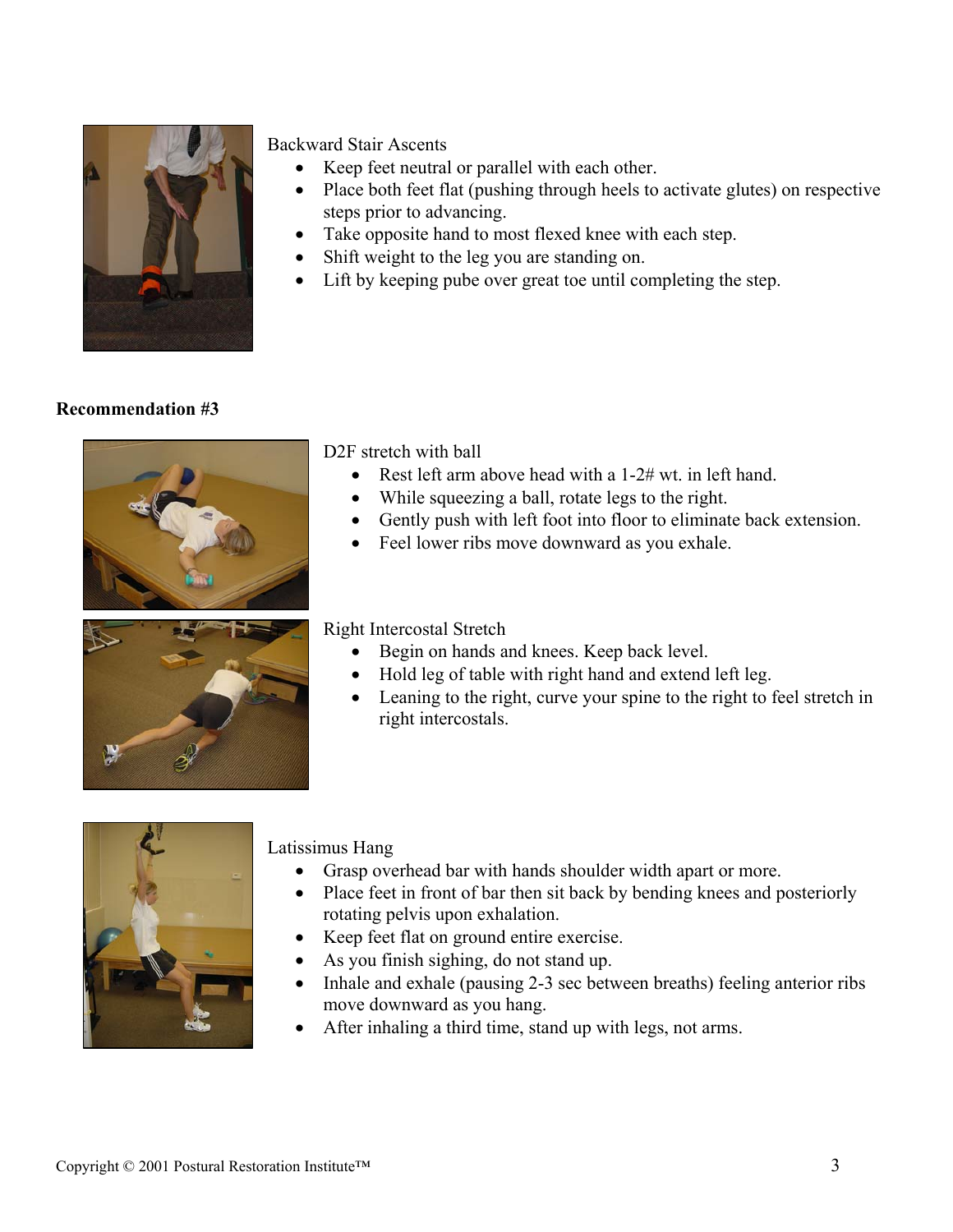#### **Recommendation #4**



Picking up a ball

- Reach to pick up golf ball with right hand and stabilizing on left leg.
- Use left leg to rise.

#### **Recommendation #5**



Palms to Floor

- Bend down to touch both palms to the floor.
- Keep heels down to feel heel cord stretch and back rounded.

#### **Recommendation #6**



#### **Recommendation #7**

Balloon Exercise

- Rest right arm above head with balloon in left hand.
- Posterior pelvic tilt keeping back flat.
- Inhale through nose and slowly blow out into balloon. Pause 2 sec, place tongue on roof of mouth.
- Take another breath in without clamping or pinching balloon.
- Slowly blow out again. Do not strain neck or cheeks.
- After  $4<sup>th</sup>$  breath in, pinch balloon and let the air out.



#### Walking up hills

• Walk up hills whenever possible to activate hamstrings.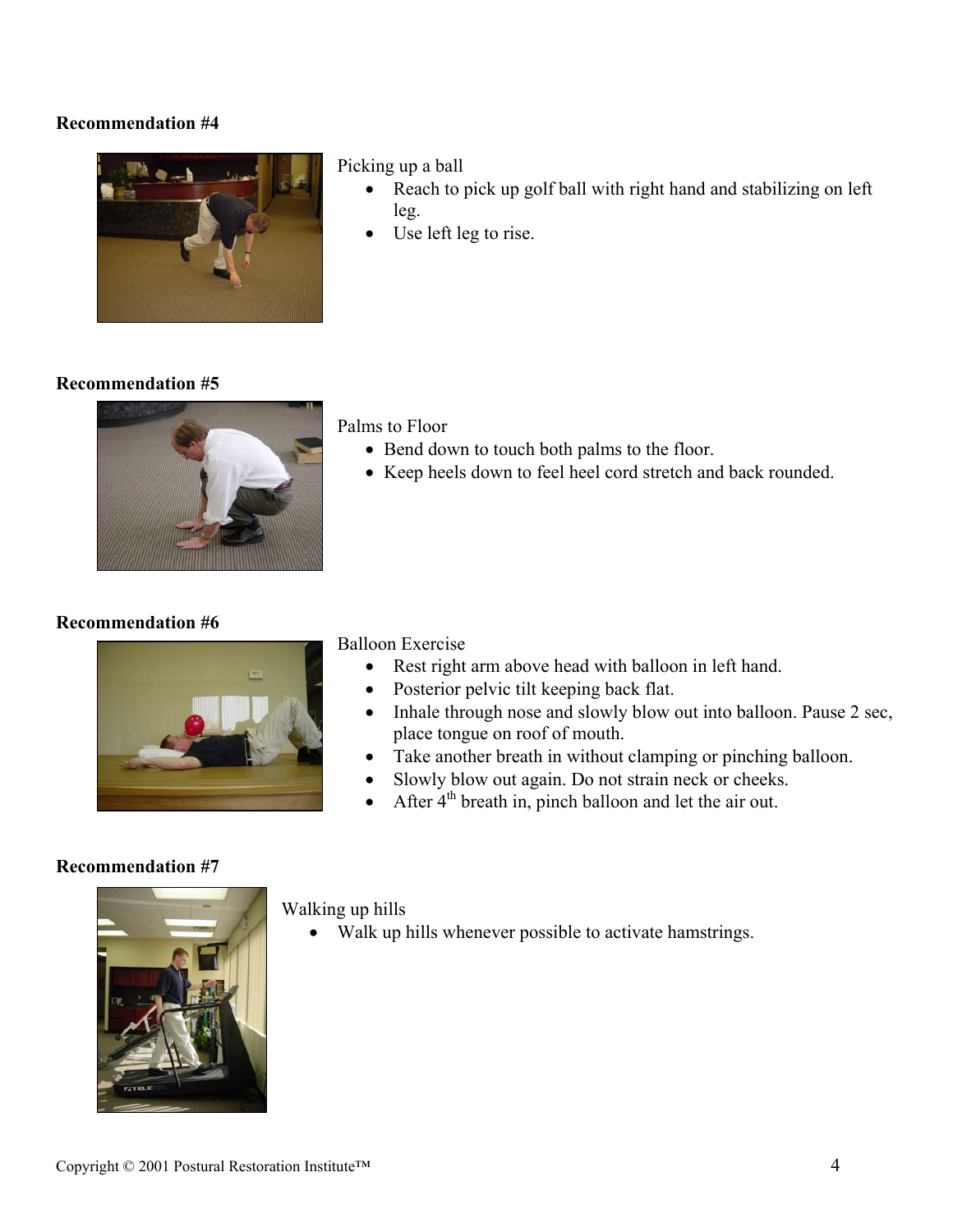### **Recommendation #8**



Sidelying Scissors Exercise

- Begin sidelying with back rounded and both feet lightly pushing into wall.
- Squeeze ball. Hold.
- Slide upper knee forward and back to neutral.



Belly Lifts

- Start on hands and knees with elbows slightly bent, fingers forward, head down.
- Arch trunk during exhalation. Hold 4-5 breaths.
- Straighten legs while maintaining arch. Hold 4-5 breaths.
- Lift right hand off mat while maintaining arch. Hold 4-5 breaths.

#### **Recommendation #9**



Single Leg Reach

- Stand on left foot.
- Bring right knee up towards chest, maintain position.
- Take right arm and reach up towards the ceiling.
- Stand on left tiptoes if possible.